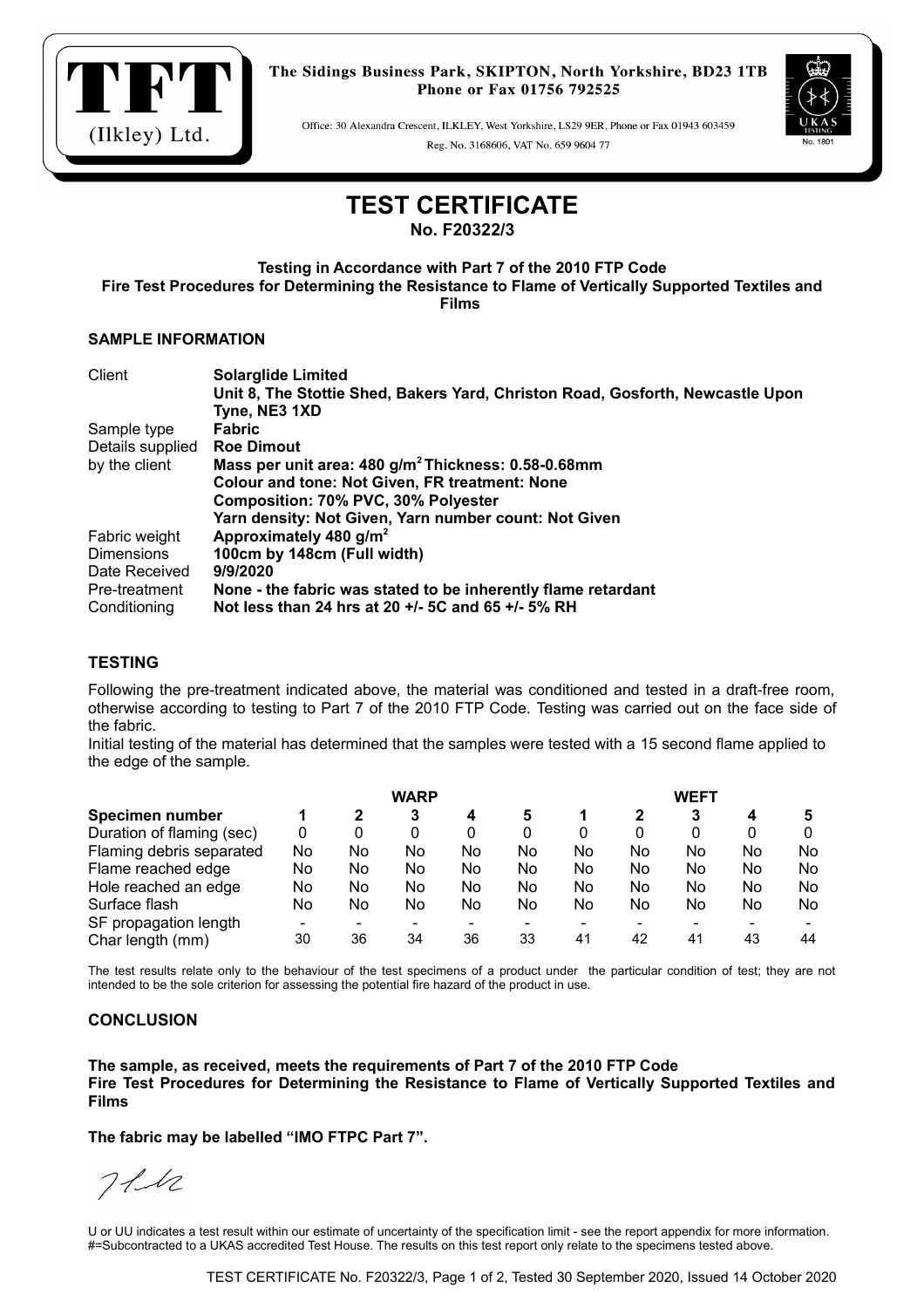

Office: 30 Alexandra Crescent, ILKLEY, West Yorkshire, LS29 9ER, Phone or Fax 01943 603459 Reg. No. 3168606, VAT No. 659 9604 77



Mr J Firth **Technical Manager END OF REPORT**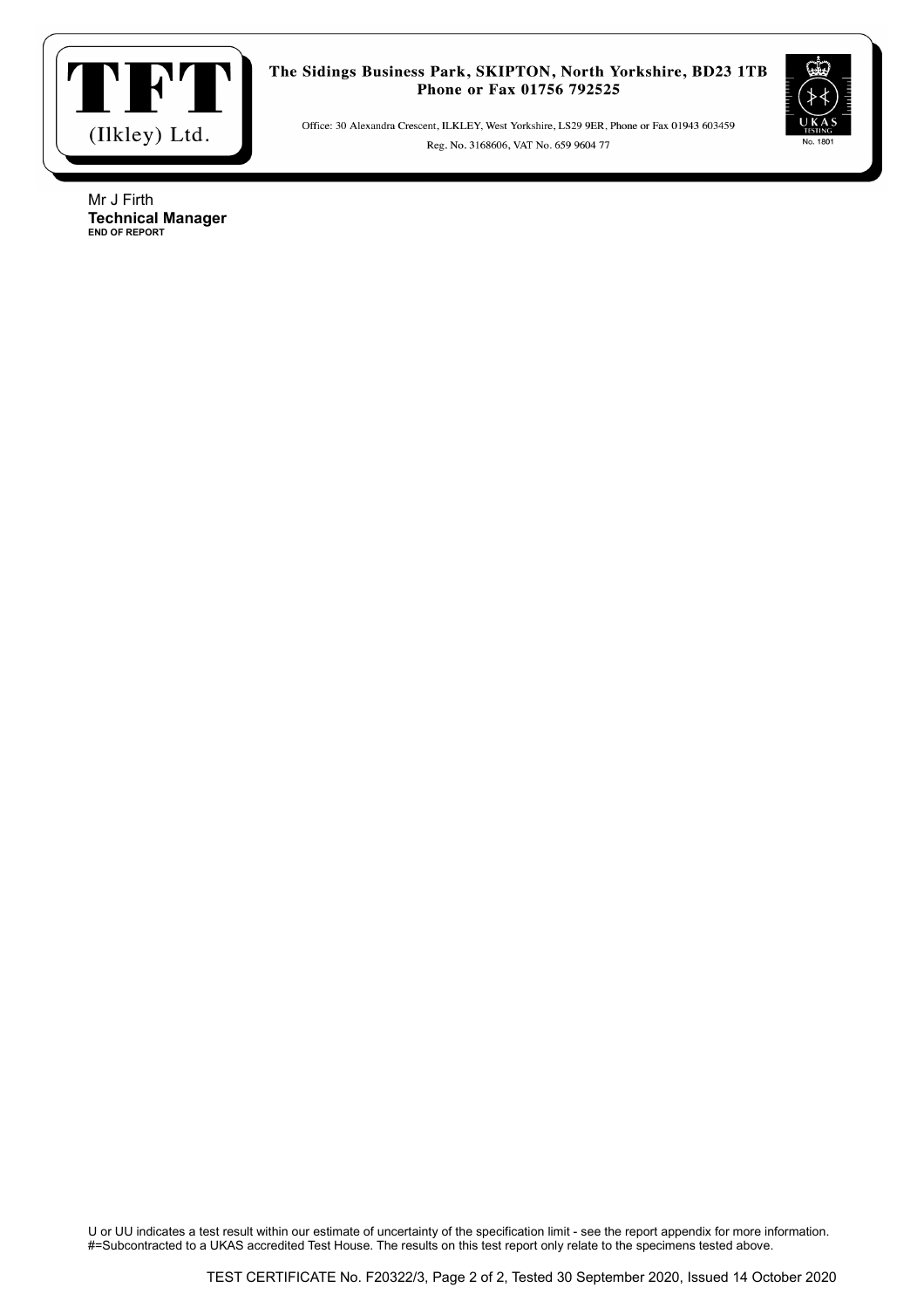

Office: 30 Alexandra Crescent, ILKLEY, West Yorkshire, LS29 9ER, Phone or Fax 01943 603459 Reg. No. 3168606, VAT No. 659 9604 77



# **TEST CERTIFICATE**

**No. F20322/4**

**Testing in Accordance with Part 7 of the 2010 FTP Code Fire Test Procedures for Determining the Resistance to Flame of Vertically Supported Textiles and Films** 

#### **SAMPLE INFORMATION**

| Client            | <b>Solarglide Limited</b>                                                      |
|-------------------|--------------------------------------------------------------------------------|
|                   | Unit 8, The Stottie Shed, Bakers Yard, Christon Road, Gosforth, Newcastle Upon |
|                   | Tyne, NE3 1XD                                                                  |
| Sample type       | <b>Fabric</b>                                                                  |
| Details supplied  | <b>Carnival Dimout</b>                                                         |
| by the client     | Mass per unit area: 255 g/m <sup>2</sup> Thickness: Not Given                  |
|                   | <b>Colour and tone: Not Given, FR treatment: None</b>                          |
|                   | Composition: 100% Polyester, Yarn density: Not Given                           |
|                   | Yarn number count: Not Given                                                   |
| Fabric weight     | Approximately 255 $g/m^2$                                                      |
| <b>Dimensions</b> | 100cm by 148cm (Full width)                                                    |
| Date Received     | 9/9/2020                                                                       |
| Pre-treatment     | None - the fabric was stated to be inherently flame retardant                  |
| Conditioning      | Not less than 24 hrs at 20 +/- 5C and 65 +/- 5% RH                             |

## **TESTING**

Following the pre-treatment indicated above, the material was conditioned and tested in a draft-free room, otherwise according to testing to Part 7 of the 2010 FTP Code. Testing was carried out on the face side of the fabric.

Initial testing of the material has determined that the samples were tested with a 15 second flame applied to the edge of the sample.

|                           | <b>WARP</b> |    |    |    |    | WEFT |    |    |    |    |  |
|---------------------------|-------------|----|----|----|----|------|----|----|----|----|--|
| <b>Specimen number</b>    |             | 2  | 3  | 4  | 5  |      |    | 3  |    |    |  |
| Duration of flaming (sec) | 0           | 0  | 0  |    | 0  | 0    | 0  |    |    |    |  |
| Flaming debris separated  | No          | No | No | No | No | No   | No | No | No | No |  |
| Flame reached edge        | No          | No | No | No | No | No   | No | No | No | No |  |
| Hole reached an edge      | No          | No | No | No | No | No   | No | No | No | No |  |
| Surface flash             | No          | No | No | No | No | No   | No | No | No | No |  |
| SF propagation length     |             |    |    |    |    |      |    |    |    |    |  |
| Char length (mm)          | 80          | 61 | 57 | 61 | 72 | 51   | 60 | 52 | 50 | 50 |  |

The test results relate only to the behaviour of the test specimens of a product under the particular condition of test; they are not intended to be the sole criterion for assessing the potential fire hazard of the product in use.

### **CONCLUSION**

**The sample, as received, meets the requirements of Part 7 of the 2010 FTP Code Fire Test Procedures for Determining the Resistance to Flame of Vertically Supported Textiles and Films** 

**The fabric may be labelled "IMO FTPC Part 7".**

 $711$